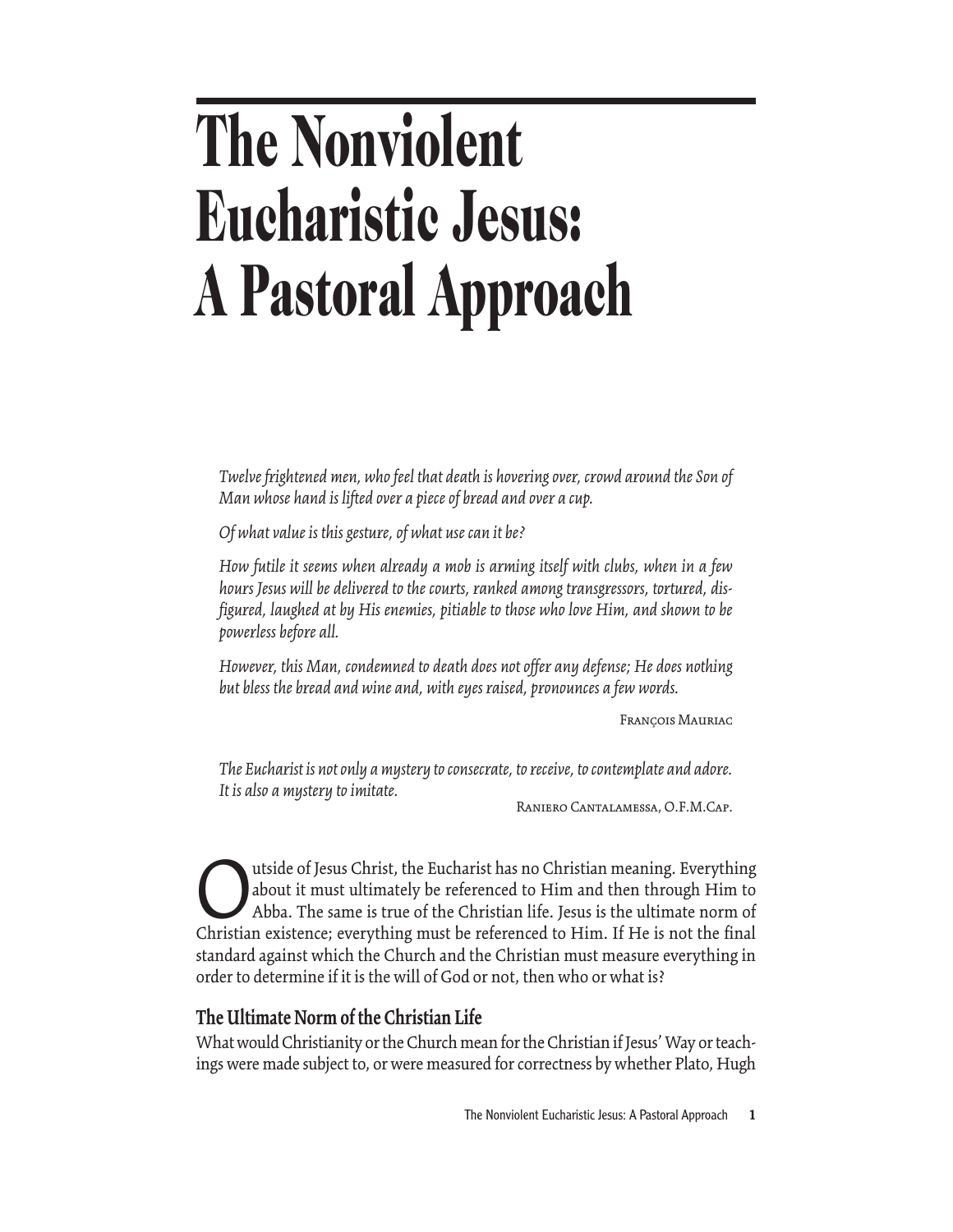Hefner, or the local emperor happen to agree with them? Since for the Christian Jesus is the Word of God, the Son of God, the Son of Man, the Self-revelation of God: "The one who sees me sees the Father" (jn 14:9), since for the Christian He is "the Way and the Truth and the Life" (jn 14:6), it is senseless to maintain that the Christian life can ultimately be modeled on anyone or anything except Jesus. Even the saints must be measured against Jesus and His teachings to determine what in their lives is worthy of Christian honor and what is not.

### **New Commandment Contains the Entire Law of the Gospel**

Jesus, Himself, unequivocally commands precisely this when He says, "I give you a new commandment: Love one another. As I have loved you, so you also should love one another" (JOHN 13:34). As the one the Church calls "the greatest saint of modern times," St. Thérèse of Lisieux, says in her autobiography, *The Story of a Soul*:

*Among the countless graces I have received this year, perhaps the greatest has been that of being able to grasp in all its fullness the meaning of love...I had striven above all to love God, and in loving Him I discovered the secret of those other words "Not everyone who says Lord, Lord shall enter into the kingdom of heaven, but the one who does the will of my Father." Jesus made me understand what the will was by the words he used at the Last Supper when He gave His "new commandment" and told His apostles "to love one another as He had loved them"…When God under the old law told His people to love their neighbors as themselves, He had not yet come down to earth. As God knows how much we love ourselves, He could not ask us to do more. But when Jesus gave His apostles a "new commandment, His own commandment," He did not ask only that we should love our neighbors as ourselves, but that we should love them as He loves them and as He will love them to the end of time. O Jesus, I know you command nothing that is impossible...O Jesus ever since its gentle flame has consumed my heart, I have run with delight along the way of your "new commandment."*

The *Catechism of the Catholic Church* states that "The entire Law of the Gospel is contained in the *new commandment* of Jesus, to love one another as he has loved us" and that "This *commandment* summarizes all the others and expresses His [the Father's]

entire will." Now if, as the biblical scholar, Rev. John L. McKenzie, echoing the understanding of modern Biblical scholarship, says, Jesus' rejection of violence is "the clearest of teachings" in the New Testament, then that love that is in the Spirit of Christ, that love that is imitative

The entire Law of the Gospel is contained in the new commandment of Jesus, to love one another as he has loved us…this commandment summarizes all the others and expresses His [the Father's] entire will.

of Christ, that love that is Christ-like, that love that is "as I have loved," that love which "contains the entire Law of the Gospel," that love "which expresses His entire will" is a nonviolent love of friends and enemies.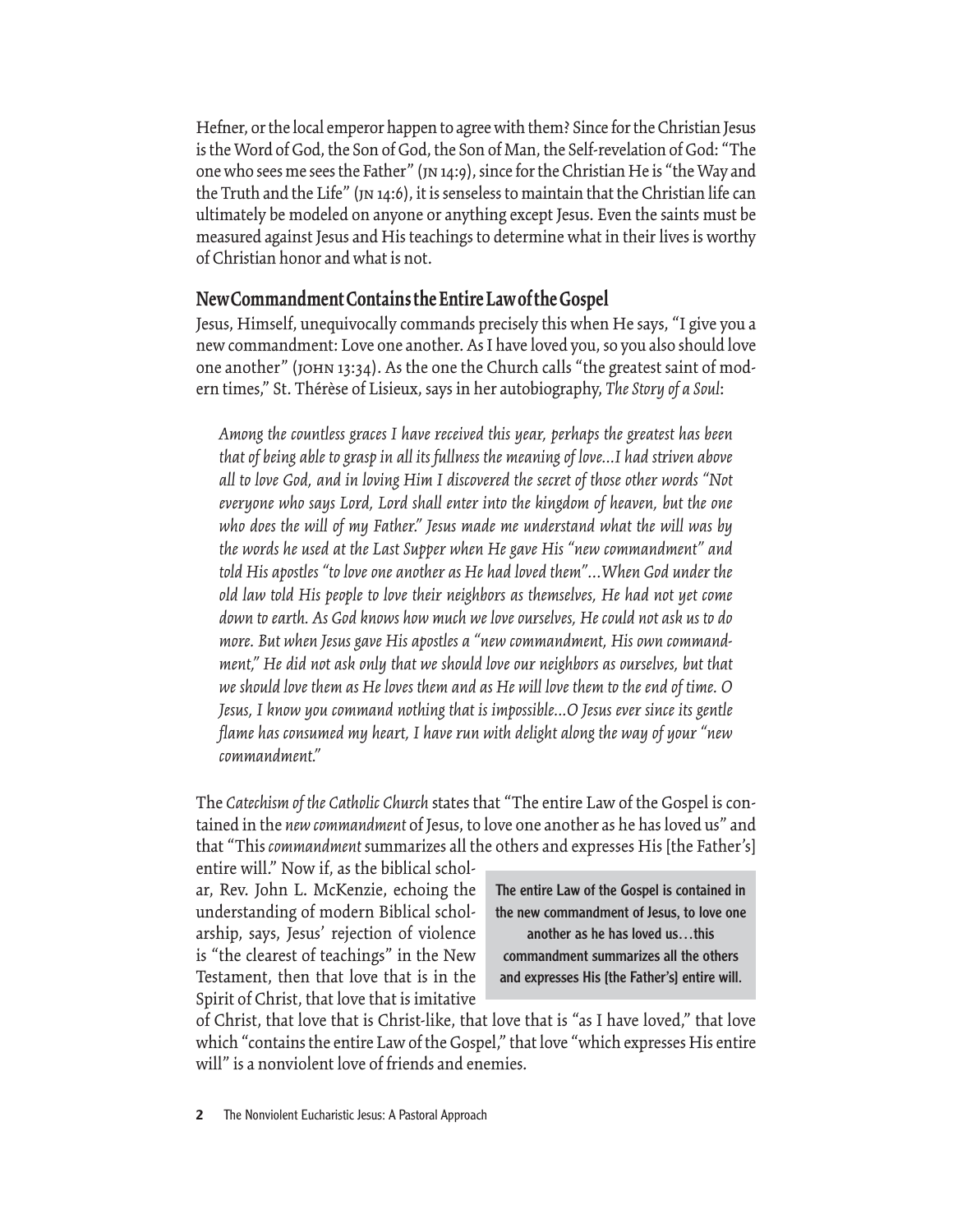Both Biblical scholarship and a common sense reading of the Gospel tell us that this *new commandment* of Jesus to "love one another as I have loved you," is not a

throwaway line or an arbitrary insertion of a thought into the Gospel. On the contrary, the *new commandment* is so placed in the Gospel as to be presented as the supreme and solemn summary of all of Jesus' teachings and commands. The importance of all this for Eucharistic under-

[T]he New Commandment is so placed in the Gospel as to be presented as the supreme and solemn summary of all of Jesus' teachings and commands. It contains the entire Law of the Gospel

standing and Eucharistic unity is this: Jesus' solemn *new commandment* is given and proclaimed not on a mountain top nor in the Temple, but, as St. Thérèse notes, at the Last Supper, the First Eucharist.

Poised between time and eternity and about to be pressed like an olive by religiously endorsed, rationally justified and state executed homicidal violence, to which He knows He must respond with a love that is neither violent nor retaliatory, with a love that forgives and that seeks to draw good out of evil, He proclaims, "I will be with you only a little while longer. You will look for me and as I told the Jews, where I go you cannot come; now I say to you, I give you a new commandment: Love one another. As I have loved you, so you also should love one another" (jn 13:33-34).

### **Liturgical and Operational Indifference**

It is hard to conceive of a more dramatically powerful context to communicate the importance of a truth to people for an indefinite future. Imagine how the world would be today if this *new commandment* as taught on the first Holy Thursday and lived unto death on the first Good Friday was continuously remembered in Catho-

lic, Orthodox, and Protestant Eucharistic Prayers throughout the ages. For one thing, there would be no Catholic, Orthodox, or Protestant division of the Church because, whatever the intellectual reasons were that promoted each division and each division of a division, the one thing that predates all of them and postdates most of them is a thoroughgoing liturgical and operational indifference to the *new* 

[C]ould any Church that justified and participated in violence and homicide afford to be continually Eucharistically emphatic in remembering Jesus' New Commandment given at the Last Supper and the clear relationship between it and the way He in fact historically responded to violence and homicide.

*commandment* that Jesus proclaims by word at the First Eucharist and by example at the Sacrifice of Calvary.

All the major modern divisions in the Church follow by centuries the Church's justification of violence and homicide with all the distortion of perspective and spirit that persistence in such activities brings to individuals and communities. And, after each division all of the Churches—minus a few of the 'Peace Churches'—continue to teach, to endorse and to employ violence and homicide as part of their Christian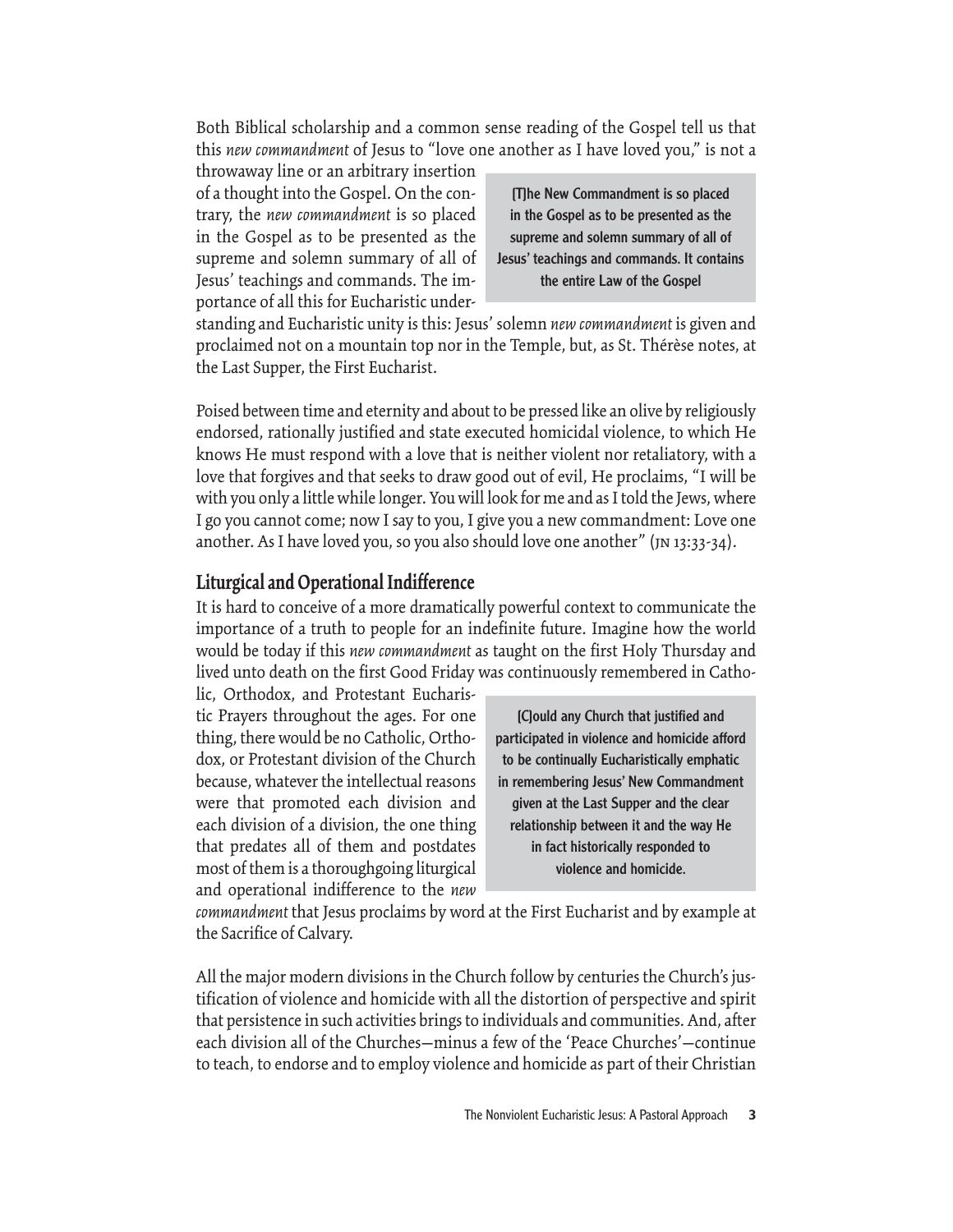way. This necessitated that in these Churches, or any subdivision thereof, the Eucharistic liturgy be not too explicit in remembering the details of the Gospel-given history of the Lord's Supper, of the Lord's Passion and of the Lord's Death. Less still could any Church that justifies and participates in violence and homicide afford to be continually Eucharistically emphatic in remembering Jesus' *new commandment* given at the Last Supper, and the clear relationship between it and the Way He in fact historically responds to violence and enmity. What one does not underline is what one does not want to remember.

### **A Eucharistic Prayer that Embodies Nonviolent Love**

So until this very day, in the Eucharistic Liturgies of such Churches, a solitary word, "suffered" or "death," has normally been quite enough memory, commemoration, remembrance, or anamnesis for fulfilling the Lord's Command, "Do this in memory (anamnesis) of me." Of course, technically the words "suffered" and "death" are theologically correct, but are they pastorally sufficient for the sanctification of the Christian, the Church, and the world? What would the condition of the Church and hence the world be like today if the Eucharistic Prayers of the Churches of Christianity had read at their most sacred point, "the institution narrative-anamnesis (remembrance)," something like the following over the last 1700 years:

*…On the night before He went forth to His eternally memorable and life-giving death, like a Lamb led to slaughter, rejecting violence, loving His enemies, and praying for His persecutors, He bestowed upon His disciples the gift of a New Commandment:* 

> *"Love one another. As I have loved you, so you also should love one another."*

*Then He took bread into His holy hands, and looking up to You, almighty God, He gave thanks, blessed it, broke it, gave it to His disciples and said:* 

> *"Take this, all of you, and eat it: this is my body which will be given up for you."*

*Likewise, when the Supper was ended, He took the cup. Again He gave You thanks and praise, gave the cup to His disciples and said:* 

*"Take this, all of you, and drink from it: this is the cup of my blood, the blood of the new and everlasting covenant. It will be shed for you and for all so that sins may be forgiven."*

*"Do this in memory of me."*

*Obedient, therefore, to this precept of salvation, we call to mind and reverence His passion where He lived to the fullest the precepts which He taught for our sanctification.* 

**<sup>4</sup>** The Nonviolent Eucharistic Jesus: A Pastoral Approach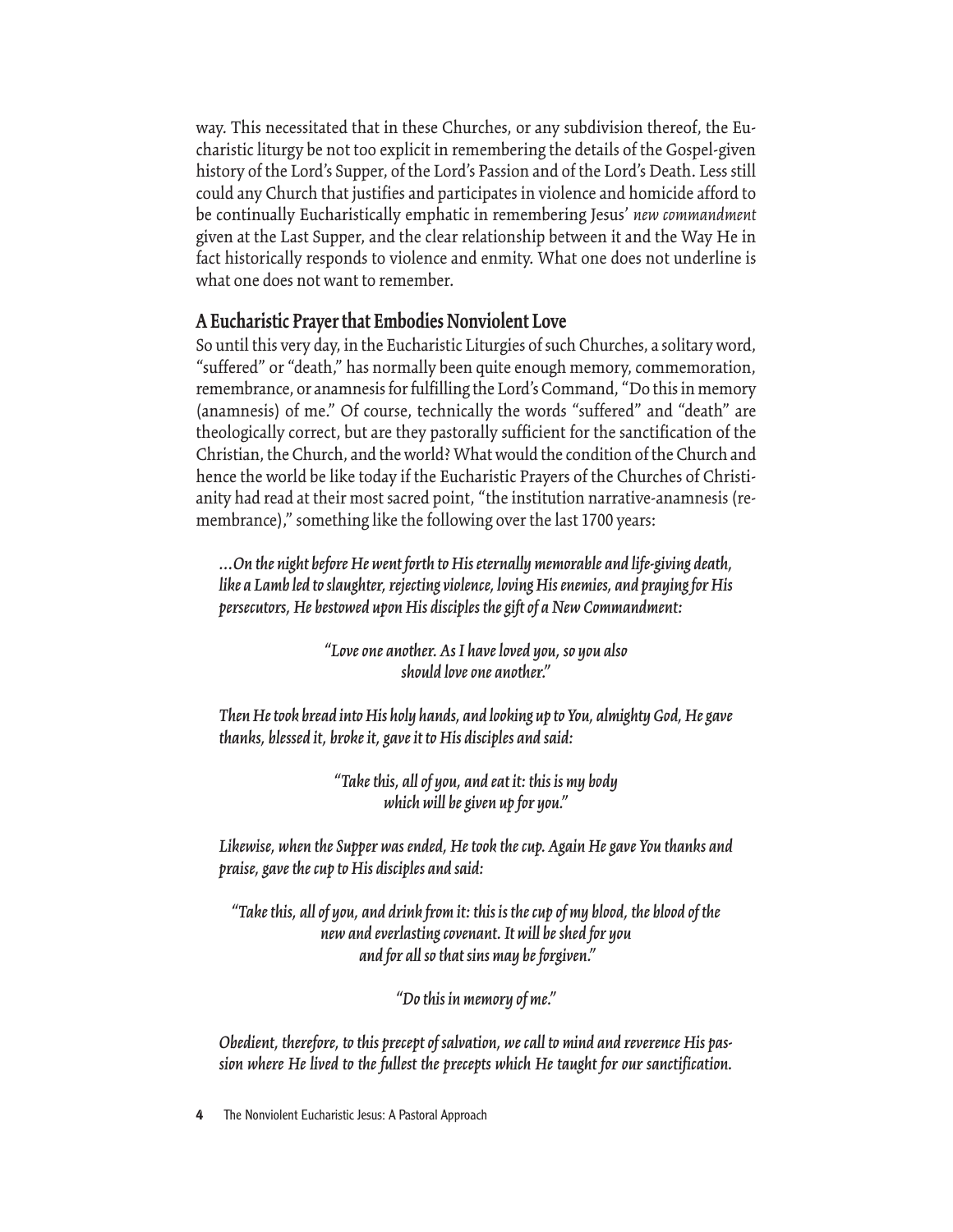*We remember His suffering at the hands of a fallen humanity filled with the spirit of violence and enmity. But, we remember also that He endured this humiliation with a love free of retaliation, revenge, and retribution. We recall His execution on the cross. But, we recall also that He died loving enemies, praying for persecutors, forgiving, and being superabundantly merciful to those for whom justice would have demanded justice. Finally, we celebrate the memory of the fruits of His trustful obedience to thy will, O God: the resurrection on the third day, the ascension into heaven, the enthronement at the right hand, the second and glorious coming. Therefore we offer You your own, from what is your own, in all and for the sake of all…*

The explicit inclusion of the memory of Jesus' *new commandment,* Jesus' rejection of violence, Jesus' love of enemies, Jesus' prayer for His persecutors, and Jesus' return of good for evil in the Eucharistic Prayer of the Churches at the point of "institutionanamnesis" is not a whimsical or arbitrary insertion of haphazard events from Jesus' life. This is what happens from the Cenacle to Calvary. This is the memory given to us to revere by the ultimate historical, theological and pastoral documents on the subject: the four Gospels.

### **Maundy Thursday—A Mandate to Love as Christ Loves**

The very name for Holy Thursday, Maundy Thursday, comes from the Latin "mandatum," which means a command, commission, charge, order, injunction. It is a direct and exclusive reference to the *new commandment* given at the Lord's Supper. The inclusion of the *new commandment* in the Eucharistic Prayer is not riding one's own theological or liturgical hobby-horse into the Church's public prayer life. The *new commandment* is there from Day One of the Eucharist and it is there in maximal solemnity and seriousness.

So, also, rejection of violence, love of enemies, and prayer for persecutors are an irrevocable part of the history, Scripture, and authentic memory of the Sacrifice of Love on Calvary. Refusing the protection of the sword (MT 26:52), healing the ear of the armed man who is to take Him to His death (LK 22:51) and crying out for God's forgiveness for those who are destroying Him (LK 23:34) is the memory the Gospels give to humanity of the victimization of Christ. To side-step these authentic Apostolic memories in order to get to a more profound or holy or "deep" spirituality is sheer folly. One has to have the humility to accept revelation as God offers it. If one does not want to prayerfully enter into revelation as presented by God, then one has no access to revelation; for who but God can author revelation?

#### **Emaciated Revelatory Remembrance Subverts Divine Love**

Jesus does not die of a heart attack. He dies when His heart is attacked by human beings inebriated with the diabolical spirit of justified, religiously endorsed homicide—and He dies giving a definite, discernible, and consistent response to that satanic spirit. This reality cannot be insignificant in discerning the Truth of the revelation God is trying to communicate to humanity for the good of humanity in Jesus. The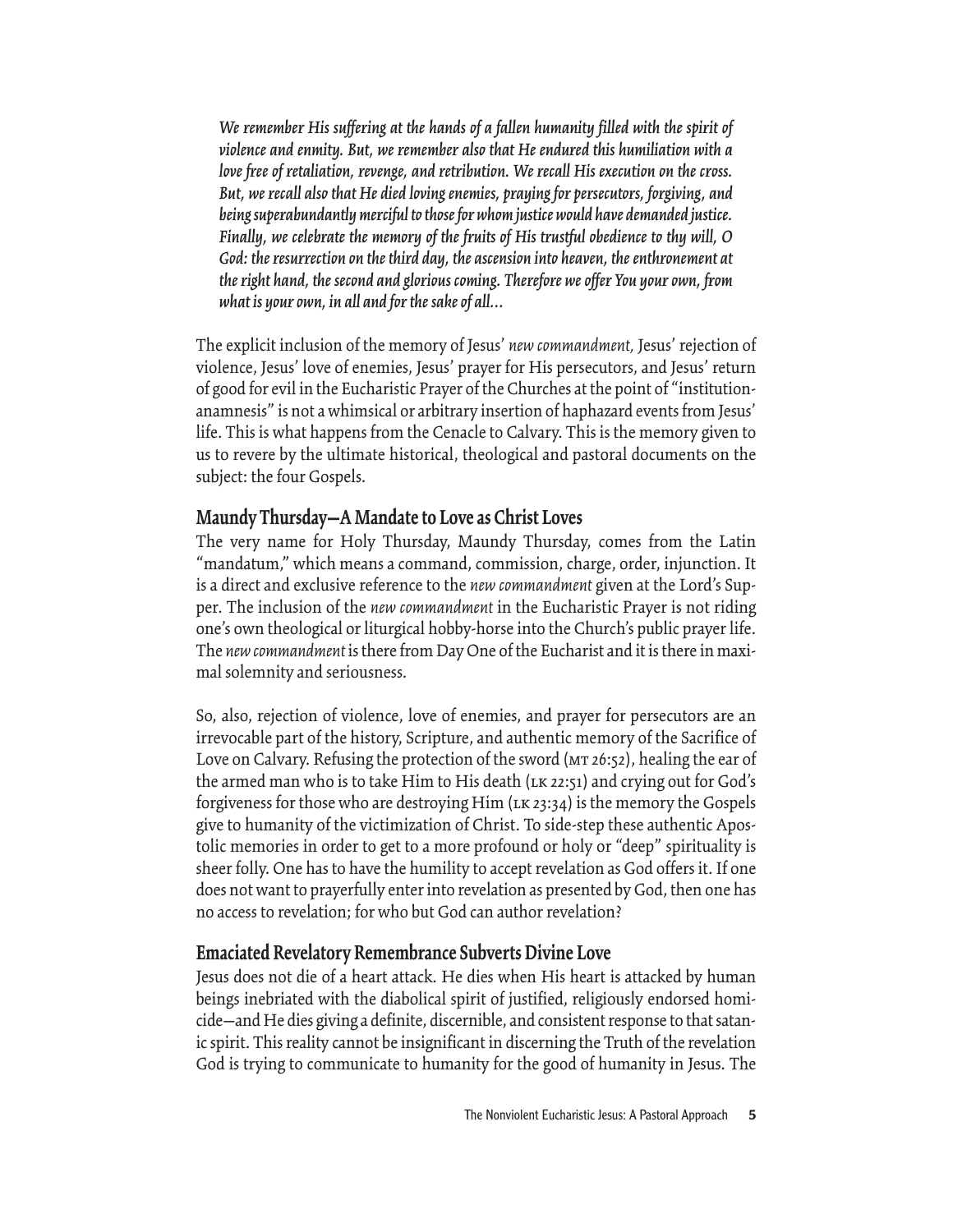Sacrifice of the Cross is not about mere animal pain that is meant to assuage the lust of a sadistic, blood-thirsty, parochial god. It is about the revelation of the nature and

meaning and way and power of a Divine Love that saves from an Enemy and a menace that the darkest phenomena of history can only but hint at. To consistently dismiss and to structurally ignore major facts in the God-given revelatory memory is to assure that little of what God intended to be communicated by this costly revelation

The Sacrifice of the Cross…is about the revelation of the nature and meaning and way and power of a Divine Love that saves from an Enemy and a menace that the blackest realities of history can only but hint at.

will be communicated by it. So, while use of an isolated word, "suffered" or "death," in the Eucharistic Prayer is theologically passable, pastorally speaking it is emaciated revelatory anamnesis (remembrance).

However, it does not take much reflection to perceive how these detail-devoid Eucharistic Prayers—that do not mention Jesus' *new commandment* given at the Last Supper, that do not mention His rejection of violence, that do not mention His love of even lethal enemies, that do not mention His prayer for persecutors, and His struggle to overcome evil with good—serve a critical function in amalgamating Christianity into the local national or ethnic violence-ennobling myths, as a religious legitimizer. Intentional forgetfulness, structured inattentiveness, and a cavalier disparaging of Jesus' teachings of nonviolent love have always been part of this process of religious validation by evasion. Without this cultivated liturgical blind spot Jesus could not be drafted as a Divine support person for the home team's homicide and enmity.

#### **Amnesia About Truths in Suffering and Death of Christ**

It is possible today, as it has been possible for 1700 years, for a normal person to spend a lifetime listening to the Eucharistic Prayers of all of the mainline Christian

Churches and never apprehend that what is being remembered is a Person—who at the moments being remembered in the Prayers—rejects violence, forgives everyone, prays for persecutors, returns good for evil. In other words, in most Christian Churches, the anamnesis has become an agency for amnesia about truths in the

It is possible…to spend a lifetime listening to the Eucharistic Prayers and never apprehend that what is being remembered is a Person—who rejected violence, forgave everyone, prayed for persecutors, returned good for evil.

suffering and death of Christ that if consistently brought to consciousness at the sacred time of the community's Eucharist would stand in judgement on a multitude of community activities, past and present.

The Rev. Frederick R. McManus, Emeritus Professor at The Catholic University of America and one of the two or three most influential Catholic liturgists of the 20th Century, writing on this issue says: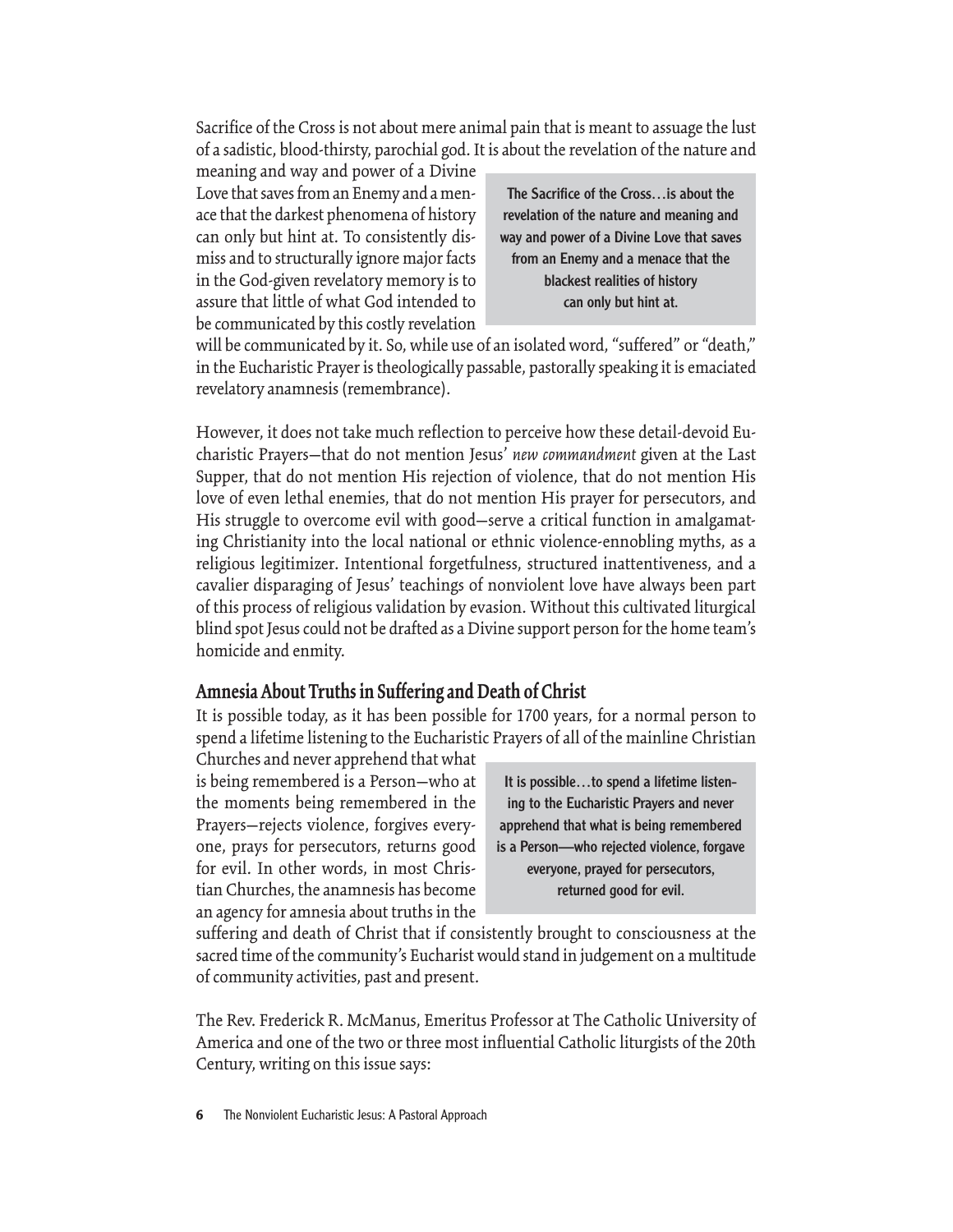*The Nonviolent Eucharist is a valuable and viable proposal to augment eucharistic anaphoras with some direct reference to the ministry and teaching of Jesus concerning peace and love, with concrete mention of the nonviolence of the Gospel message. The tradition of variety in the Eucharistic prayer, longstanding in the East and happily introduced into the Roman liturgy in the light of Vatican II's mandate to reform the Order of Mass, is ample reason to study this proposal. The centrality of the mission of peace and nonviolence in the Gospels needs to be acknowledged in the confession of the great deeds of God in the Lord Jesus, and the Christian people need to see this essential dimension of Eucharistic peace in the prayer which they confirm and ratify with their Amen.* 

The most renowned moral theologian of the Catholic Church in the 20th Century, Rev. Bernard Häring, states emphatically that, "It is not possible to speak of Christ's sacrifice while ignoring the role of nonviolence." Yet, this is precisely what most Christian Churches have been doing in their Eucharistic Prayers since Constantine first employed the cross as an ensign to lead people into the enmity and homicide called war.

FACT: *Catholics, Orthodox, and Protestants all believe they have authentic Eucharistic communion within their own Churches and often the same belief holds for communion between different Churches. This, however, has not prevented them from sojourning into slaying their own and other Christians on a grand scale and then exonerating themselves by some fantastic contortion of the Gospel.*

# **The Key to Eucharistic Unity and Christian Unity**

Now what I am about to suggest I am sure could sound more than farfetched, but I believe it is the pivotal decision for Christic Truth on which a future of Chris-

tian unity and Eucharistic unity wait. At this time in history, the key to Eucharistic unity and Christian unity is for Churches—each by whatever process of authority is internal to it—to compose new Eucharistic Prayers which vividly call to mind

The key to Eucharistic unity and Christian unity is for churches to compose new eucharist prayers which vividly call to mind the New Commandment…

the *new commandment,* and the actual details of the historic confrontation between homicidal violence and Jesus' Nonviolent Love of friends and enemies that took place at the moment being remembered.

This is not one among many things the Churches can do for peace and unity—it is what they must do. The present meagerness of Scriptural and historical memory, while it does not render the Eucharistic Prayers invalid, does make them pastorally deceptive by omission. Harnessed by nationalisms around the world, Christians do not hear the broad terms "suffered" and "death" as they were engaged in AD 33 Pastoral responsibility before God and pastoral integrity before the community insist that the fitting and right textual adjustments be instituted because there is a radical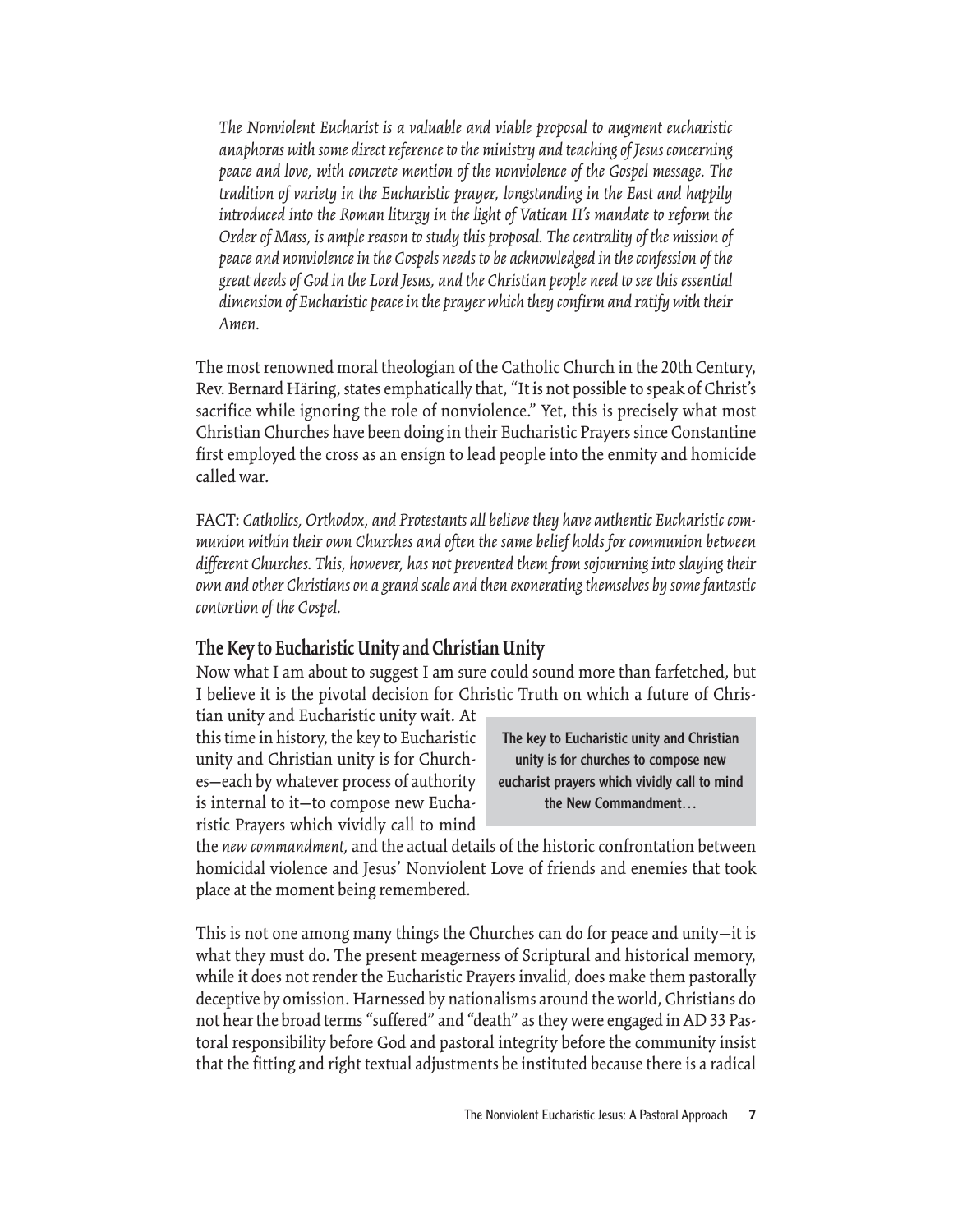spiritual danger that the *paucis verbis* of the present remembrance in the Eucharistic Prayers of all the mainline Churches is unwittingly serving those forces which the Eucharistic Jesus comes to conquer.

It is Archimedes who states that there is a point outside the world that if he could locate it, he could move the world from it. The "institution narrative-anamnesis"

of the Eucharistic Prayer of the Churches is that spiritual Archimedian point—if the truth of Christ's Sacrifice is allowed the fullness of its historical revelatory reality there. It is not magic I speak of here. It is the hidden power of the cross that is released when those who are in Christ

[T]here is a radical spiritual danger that the "paucis verbis" of the present remembrance in the Eucharistic Prayers of all the mainline churches is serving those forces which the Eucharistic Jesus comes to conquer.

respond to the offer of grace through Christ—an offer made through a unique and unequaled "salvation device" when He said, "Do this in remembrance of me."

For the leadership of each Church to authorize text clarifications in its Eucharistic Prayer would not be magic. For said leadership to explain the changes to the community would not be magic. For each community to consciously stand or kneel daily, weekly, or monthly in the presence of such a Nonviolent Eucharistic Lord would not be magic. All would necessitate human choice, but choice aimed at cooperating more faithfully with the incalculably powerful and mysterious reality of the Divine Design for salvation in Jesus—choice on behalf of a more authentic expression, experience and encounter with the Saving Presence of Divine Love as revealed through, with and in the Nonviolent Eucharistic Christ.

# **New Time of Christian Agapé**

A more truthful Eucharistic Prayer is the starting point of "the fair beginning of a nobler time." For certain this is the point from which to move the world into a New Time of Christic Agapé because, from this point on, the Christian and the Church will derive their Life from the Bread of Life of an Agapé Meal that is reverently respectful of the "last wish" of Jesus—that the love (agapé) which He showed His disciples be remembered and lived in the community as the unbreachable standard of all Christian interaction. This is the spiritual Archimedian point because there is infinitely more Power in that Mysterious Meal in the Upper Room than meets the eye—if the choice is but made to embrace it.

What is equally true is this: there is infinitely more to the *new commandment* than meets the mind. As each Church Eucharistically remembers more lucidly the truth of Jesus' life of Nonviolent Love, His death in Nonviolent Love, and His resurrection through Nonviolent Love, Jesus' *new commandment* will disclose its depth of meaning, purpose, and power to the Churches of Christianity in a manner that will gift them with an experience of new reality. Out of this new reality will come new insight and new spirit—and from this new reality and new insight and new spirit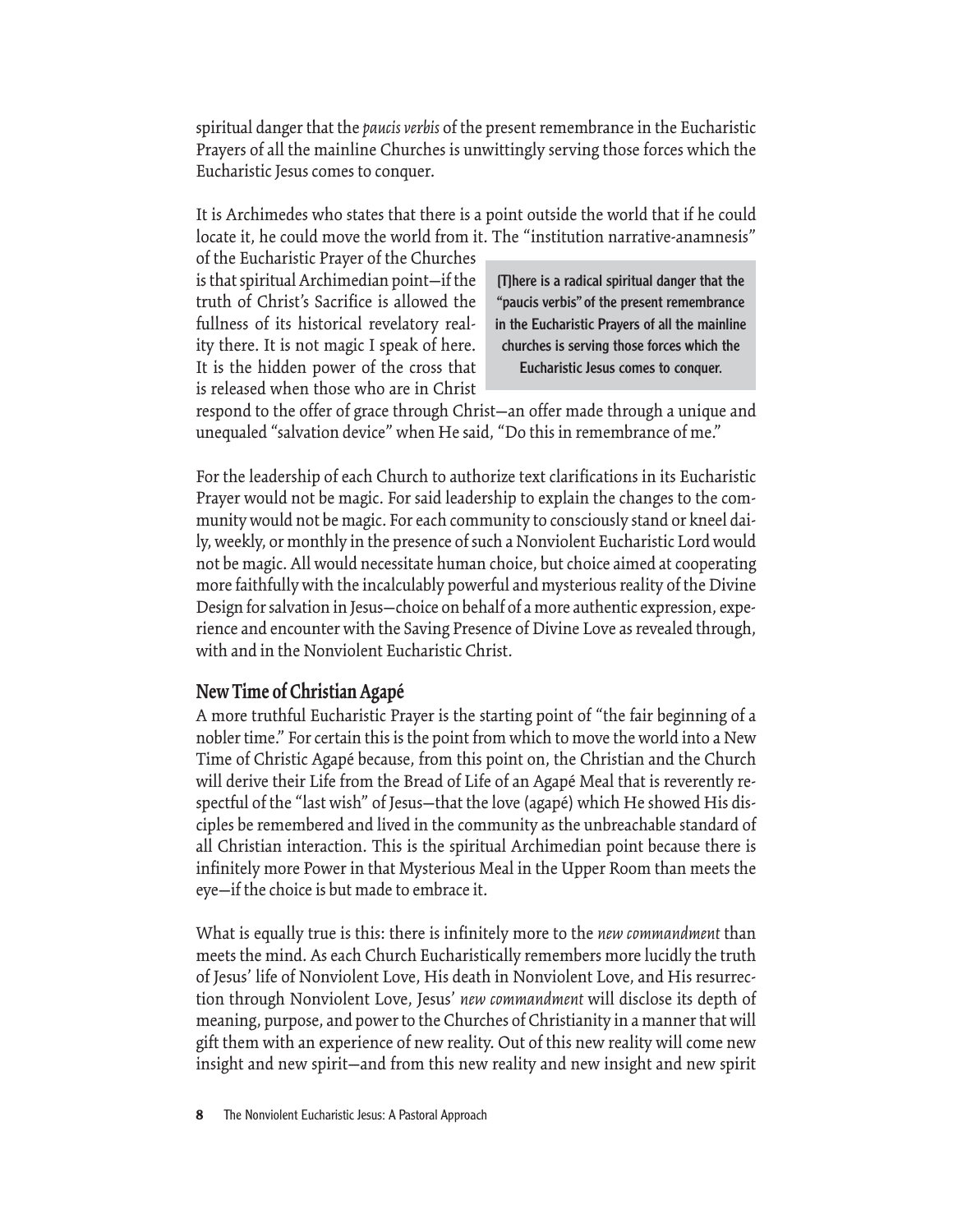will come new words, new phraseology, new language, new thoughts that will resolve aged and serious problems of truth. Rising from this new level of Eucharistic

fidelity will come a new convergence of Christic Love and Truth that will engender an existential unity beyond present imagination. It is not magic I speak of here. Prayer changes people, and people change things, but the "Yes" for a more pastorally accurate remembrance narrative in the Eucharistic Prayer must first be given by pastors. As at Nazareth of old,

As each Church Eucharistically remembers more lucidly the truth of Jesus' life of Nonviolent Love…Jesus' New Commandment will disclose its depth of meaning, purpose, and power to the churches of Christianity in a light that will gift them with an experience of new reality.

God, who desires to renew the face of the earth, holds His breath and awaits His chosen servant's *fiat.*

### Betrayal of Baptismal and Eucharistic Unity

In a 1969 article for the *Notre Dame Alumnus,* I wrote: "To paraphrase a student slogan, 'Suppose someone gave a war and the Christians refused to kill or harm one another'…It would be a giant step forward for humanity if the Church would preach as a minimum standard of morality, the absolute immorality of one follower of Christ killing another follower of Christ."

In 1969 I lost on all fronts with this. For the conservatives it was "just ridiculous"; for the liberals, it was too absolutist; and for the radicals, it was Christianist and anti-humanist. But, I know more surely today than I did thirty-five years ago that this is the truth of the matter. Homicide-justifying Christianity cannot dialogue itself out of

the snare into which it has fallen. It must first unreservedly desire to be obedient to Jesus' new commandment; then from this wholehearted desire will issue the grace, insight and power to do the other tasks committed to the Christian and the

Homicide-justifying Christianity cannot dialogue itself out of the snare into which it has fallen. It must first become obedient to Jesus' New Commandment…

Church. Now, this desire to be faithful to the new commandment would at least seem to mean that as a dimension of Baptism and Eucharist, the Christian would always say "No!" if called upon to kill other Christians. He or she would do this in order not to be reduced to a 'Judas-Christian'—a betrayer of one's gift of Baptismal unity in Christ and a betrayer of one's task of Eucharistic unity in His *new commandment.*

How could this not be what Jesus intended for His disciples by His *new commandment* at the Last Supper? How could this not be what Jesus intended His followers to teach, nurture, encourage, foster, energize, and command when bringing people into Baptismal and Eucharistic unity with Him and through Him with each other and God? The Church will be the servant it is meant to be to God and to humanity only to the extent that it is faithful to what it has been commanded to do internally, namely to "Love one another. As I have loved you, so you also should love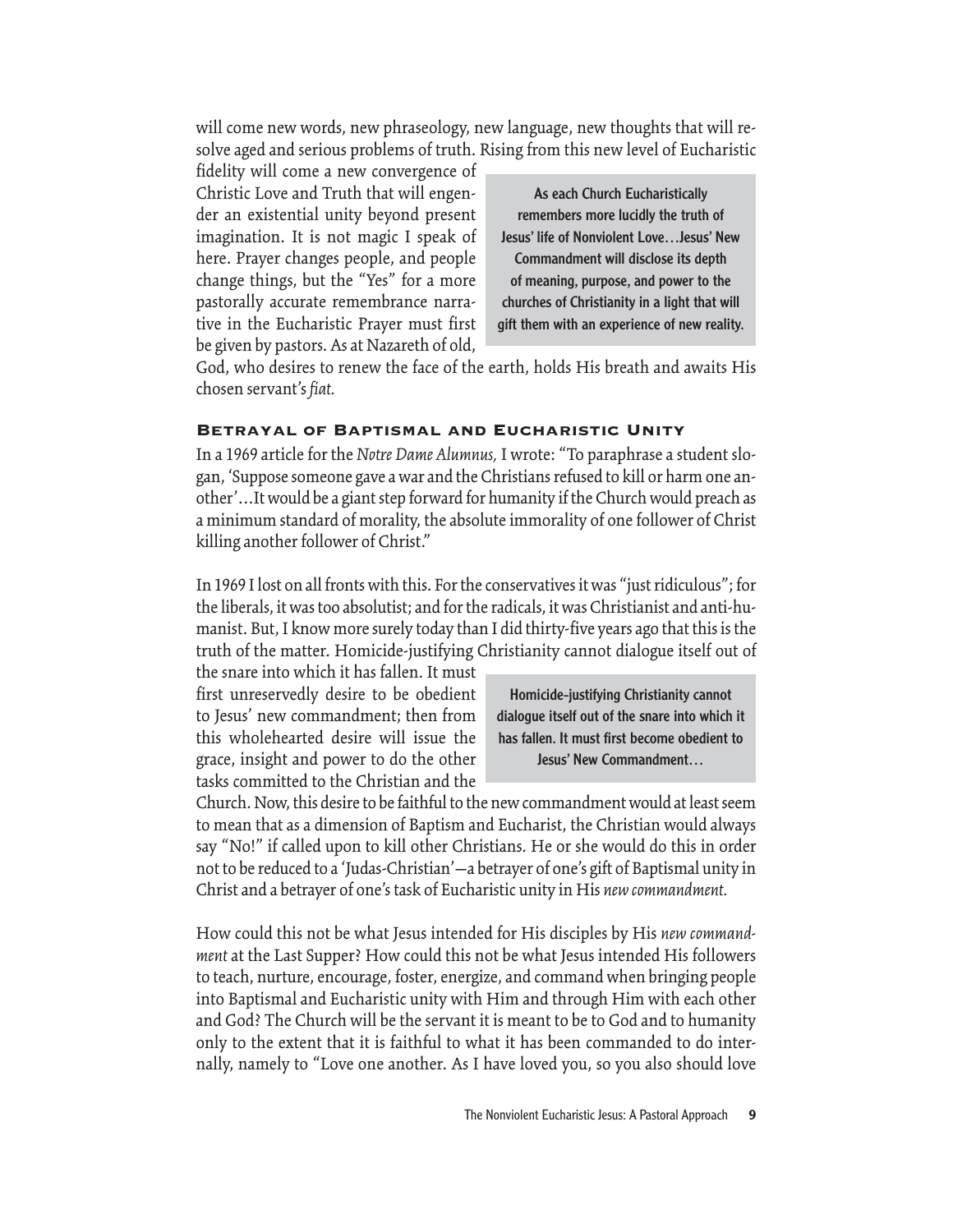one another." Absent an unswerving commitment to Jesus' *new commandment,* the Church will become a body tearing itself limb from limb—and anti-sacrament of disunity, the public incarnational denial of its own truth.

#### Disunity Emanates from Separation of Divine Mandates

A commandment that is consigned century after century to the doorsteps of oblivion is a non-thought in a community. Obedience to a non-thought is a patent impossibility. Yet, it is at the very same Supper that the Lord commands for all time "Do this in memory of me" that He pronounces for all time His *new commandment.* How can these Divine Mandates be honestly separated? How can one be obeyed religiously while the other is religiously ignored?

It is this separation between the two great Eucharistic Commands that is the source of and the sustaining power for separation within Christianity—ecclesiastically and Eucharistically. It is this separation in Christianity between the two great Eucharistic Commands, whose mutually complementary purpose is to unite, that has reduced the Church in confrontation with the horrid reality of evil to a coping dinosaur rather than a conquering Spirit. Disunity disempowers to the detriment of all—except the Fiend.

For mercy's sake, the pastors of Christianity must relinquish their stance of calculated inattentiveness to the unbreakable unity of Word and Sacrament. They must simply stop managing the Eucharistic Prayer in a manner that spiritually short-

circuits the process of repentance—and hence unification—by perpetually camouflaging the unwanted truth of Jesus' nonviolent love of friends and enemies and His command to follow His example of love. There are not two Jesus Christs: the Eucharistic Christ of faith on one hand, and the historical Jesus on the other. John

For mercy's sake, the pastors of Christianity must relinquish their stance of chosen ignorance. They must simply stop managing the Eucharistic Prayer in a manner that spiritually short-circuits the process of repentance—and hence unification…

Paul II states in his Encyclical, *Redemptoris Missio* (1990), "One cannot separate Jesus from the Christ or speak of a 'Jesus of history' who would differ from the 'Christ of faith'...Christ is none other than Jesus of Nazareth." The only Jesus Christ present at the Eucharist, the only Jesus Christ to remember and receive in the Eucharist is the Jesus Christ who taught and lived unto death a Way of nonviolent love of friends and enemies and who commanded His disciples to "Love one another as I have loved you"—and to "Do this in memory of me."

# A Pastorally Truth-Filled Eucharist

Having recently concluded a Century in which more people have been killed by rationally-justified, religiously-legitimized war, revolution, abortion, and capital punishment than all the centuries of humanity combined; having recently concluded a Century that has by the billions mercilessly murdered "the least" ( $MT 25:14-46$ )